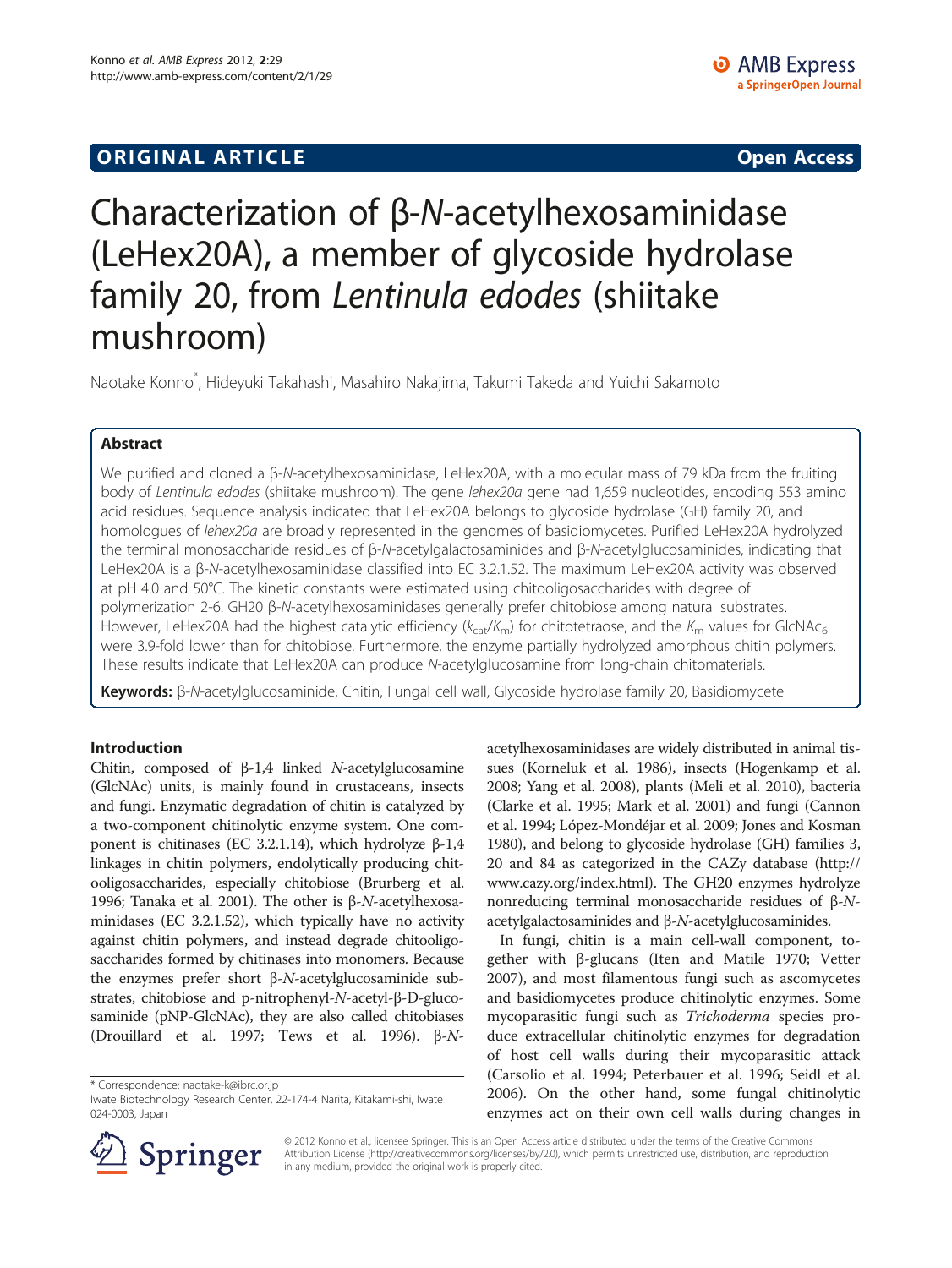morphology, which are an essential process in the fungal cell cycle (Mitchell and Sabar [1966](#page-5-0); Seiler and Plamann [2003\)](#page-6-0). For example, some chitinases (Rast et al. [1991](#page-6-0); Shin et al. [2009](#page-6-0)) and β-N-acetylhexosaminidases (Cannon et al. [1994](#page-5-0); Kim et al. [2002](#page-5-0)) from filamentous fungi such as Aspergillus and Mucor species are suggested to have roles in processes such as hyphal autolysis, growth and branching. However, little information is known about the physiological function and role of fungal chitinolytic enzymes. Moreover, there have been no reports of cloned and characterized chitinolytic enzymes from basidiomycetes.

Most basidiomycetes form a fruiting body (mushroom) as part of their usual life cycle. The cell walls of the fruiting body are constructed mainly from chitin and βglucans, and these polysaccharides are self-degraded by enzymes associated with cell walls during morphological changes (Shida et al. [1981;](#page-6-0) Minato et al. [2004](#page-5-0)). Recently, we reported identification of four β-1,3-glucanases (EXG1, EXG2, TLG1 and GLU1) and one β-1,6-glucanase (LePus30A) from the Lentinula edodes fruiting body, the shiitake mushroom (Sakamoto et al. [2005a](#page-6-0); [2005b](#page-6-0); [2006](#page-6-0); [2011;](#page-6-0) Konno and Sakamoto [2011\)](#page-5-0). While enzymes involved in cell wall metabolism of L. edodes have been reported only for those acting on β-glucan, the presence of chitinolytic enzymes were suggested in our previous study (Sakamoto et al. [2009\)](#page-6-0). In the present study, we purified and characterized a β-N-acetylhexosaminidase, LeHex20A, from the fruiting body of L. edodes.

## Materials and methods

### Materials

L. edodes cultivated dikaryotic strain H600 (Hokken. Co., Ltd) was used in all experiments (Sakamoto et al., [2005a\)](#page-6-0). Fruiting bodies for RNA and protein extraction were prepared using the method of Nagai et al. ([2003](#page-5-0)). Mature fruiting bodies were separated into pileus, gill and stipe. Harvested mature fruiting bodies were immediately transferred to a desiccator at 25°C and 80% humidity for post-harvest preservation. All samples were stored at -80°C.

Colloidal chitin was prepared according to Hsu and Lockwood [\(1975\)](#page-5-0). Mechanochemically ground chitin was kindly provided by the Department of Chemical Engineering, Ichinoseki National College of Technology (Nakagawa et al. [2011](#page-5-0)).

### Purification of β-N-acetylhexosaminidase

Proteins were extracted from 320 g of fresh fruiting bodies. Samples were crushed in liquid nitrogen, suspended in 320 ml of 10 mM sodium phosphate buffer (pH 7.0), and incubated with rotation for 30 min at room temperature. Ammonium sulfate was added until the concentration reached 70% saturation. The resulting

precipitates were collected by centrifugation (30 min,  $4,500 \times g$ ) and dissolved in 10 mM sodium phosphate buffer (pH 7.0) containing ammonium sulfate at 30% saturation. The supernatant was applied to a Phenyl-Toyopearl column  $(1.6 \times 10 \text{ cm}, \text{Tosoh Co., Ltd., Tokyo},$ Japan) equilibrated with 10 mM sodium phosphate buffer (pH 7.0) containing ammonium sulfate at 30% saturation. The column was washed with 45 ml of the same buffer, and proteins were eluted in 45 ml of a linear concentration gradient (30-0% saturation) of ammonium sulfate at a flow rate of 1.5 ml/min. Fractions containing β-N-acetylhexosaminidase activity were collected and concentrated using an Amicon Ultra 5,000 NMWL filter (Millipore, Billerica, MA, USA), and then applied to a MonoO  $5/50$  GL anion exchange column  $(0.5 \times 5 \text{ cm},$ GE Healthcare, Little Chalfont, UK). Adsorbed proteins were eluted using a linear concentration gradient of NaCl (0–0.5 M) at a flow rate of 0.5 ml/min. The eluted enzyme was then applied to a DEAE-Toyopearl Pak 650S anion exchange column (0.8 × 7.5 cm, Tosoh Co., Ltd.) equilibrated with 10 mM sodium phosphate buffer. The enzyme was eluted with a linear concentration gradient of NaCl (60 ml, 0–0.5 M) at a flow rate of 0.5 ml/ min. Fractions containing activity were collected and concentrated. Concentrated proteins were then applied to a Superdex 75 10/30 gel filtration column (GE Healthcare) equilibrated in 10 mM sodium phosphate buffer (pH 7.0) with 0.1 M NaCl, and proteins were eluted with the same buffer at a flow rate of 0.4 ml/min. Purified LeHex20A was analyzed by SDS-PAGE, and the N-terminal amino acid sequence of LeHex20A was analyzed as described in Sakamoto et al. [\(2005a](#page-6-0)).

### Cloning and sequencing of the lehex20a gene

cDNA was synthesized from total RNA extracted from fresh fruiting bodies using the SMART PCR RACE kit (BD Bioscience, CA, USA), according to the manufacturer's protocol. 3′-RACE was performed using degenerate primers (chi4-3U: 5′-ACN GYN GYN ATG GTN TGG AT-3′ and chi4-4U: 5′-TGG TGY GAY CCN TTY AAR AC-3′) designed against conserved amino acid sequences of GH family 20 in filamentous fungi. cDNA for the 5′-RACE PCR template was synthesized from the RNA using a GeneRacer kit (Invitrogen, CA, USA), and PCR was performed as described previously (Sakamoto et al., [2005b](#page-6-0)) using specific primers (chi4-56- RACEL: 5′-AGT TTA GCT TGA GCA TCA GTC AAA T-3′ and chi4-93-RACEL: 5′-CTC GGT CCA AAG TAG GTG TTC T-3′) and GeneRacer primers (Invitrogen). The presence of a signal peptide in the deduced amino sequence was predicted using the SignalP server ([http://www.cbs.dtu.dk/services/SignalP/\)](http://www.cbs.dtu.dk/services/SignalP/). Comparative analysis of homology with enzymes registered in the GenBank databases was carried out using an NCBI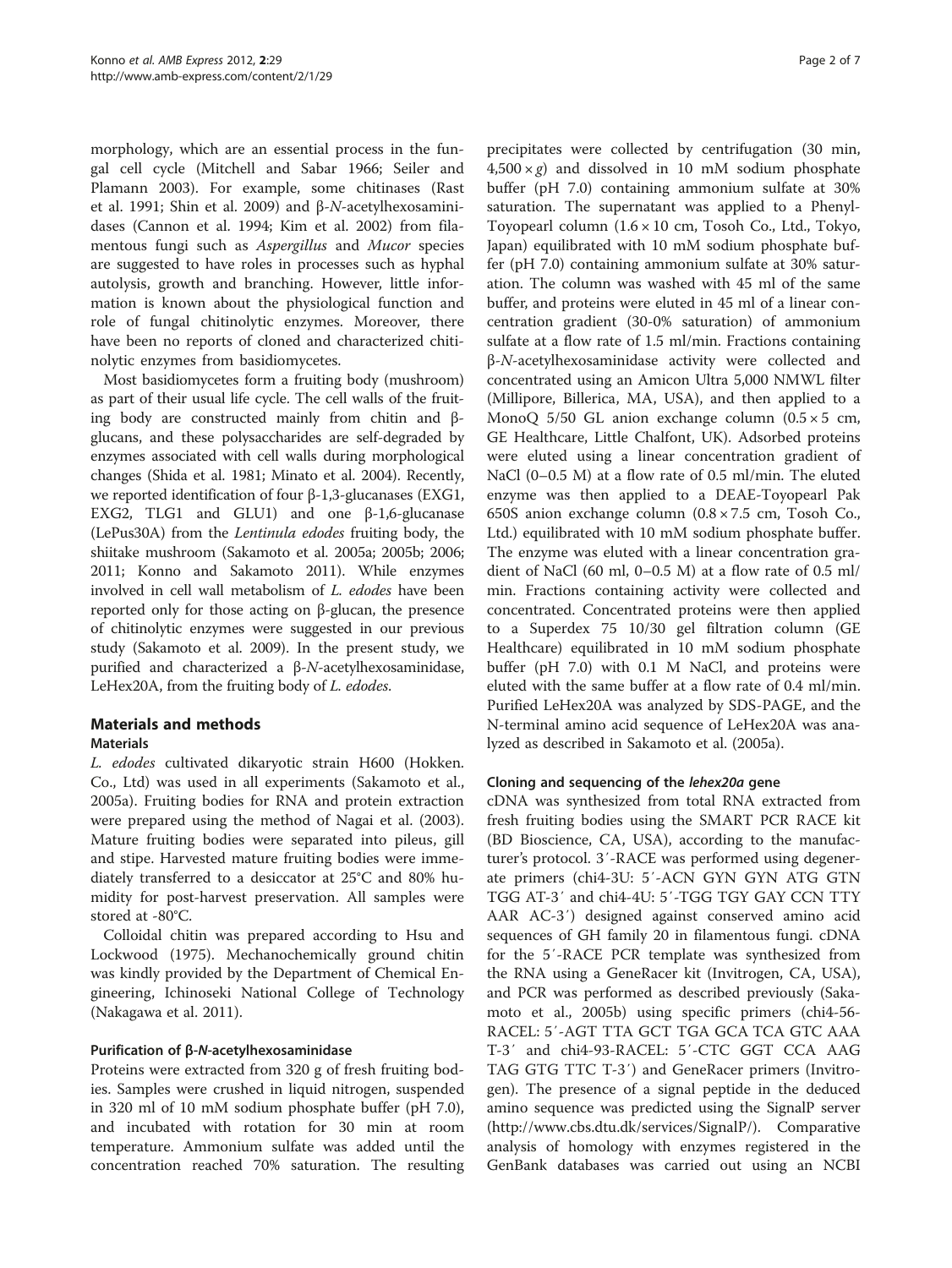BLAST search (<http://www.ncbi.nlm.nih.gov/BLAST>) with the default parameters.

#### Enzyme assays

β-N-Acetylhexosaminidase activity was assayed in 20 mM sodium acetate buffer (pH 4.2) at 37°C for 15 min. For purification, activity was determined using 0.32 mM of 4-methylumbelliferyl β-D-N,N',N"-triacetylchitotrioside  $(4MU-GlcNAc<sub>3</sub>)$ , an analogue of the natural substrate, GlcNAc<sub>4</sub>; Sigma-Aldrich Inc., St. Louis, MO, USA) as substrate (Hood [1991](#page-5-0)). The reaction was quenched with  $0.4$  M  $Na<sub>2</sub>CO<sub>3</sub>$ , and the released 4MU was measured by spectrophotofluorimetry with excitation at 365 nm and emission at 445 nm. The effects of pH (pH 3-9) and temperature (10-80°C) on enzyme activity were analyzed as described previously (Konno and Sakamoto [2011](#page-5-0)). To elucidate the substrate specificity of the enzyme, assays were performed using the following substrates: p-nitrophenyl-N-acetyl-β-D-glucosaminide (pNP-GlcNAc), p-nitrophenyl-N-acetyl-beta-D-galactosaminide (pNP-GalNAc), p-nitrophenyl-D-glucoside (pNP-Glc) (Sigma-Aldrich), chitooligosaccharides, (GlcNAc<sub>2-6</sub>, Seikagaku Biobusiness Co., Tokyo, Japan), the complex N-glycan (GlcNAcβ-1,2Manα-1,6) (GlcNAcβ-1,2Manα-1,3) Manβ-1 ,4GlcNAcβ-1,4GlcNAc-PA (TaKaRa Bio Inc., Shiga, Japan), chitin (Wako Pure Chemicals Co., Osaka, Japan), ethylene glycol chitin (Seikagaku kogyo, Co., Tokyo, Japan), colloidal chitin and the mechanochemically ground chitin. To assay pNP, the amount of pNP was determined spectrophotometrically at 405 nm. The extinction coefficient of pNP was assumed to be  $17,100 \text{ M}^{-1}$ cm<sup>-1</sup>. The amount of GlcNAc released from chitin oligomers and polymers was determined by the Morgan-Elson assay according to the method of Keyhani and Roseman ([1996](#page-5-0)). One unit (U) of enzyme activity was defined as the amount of enzyme that produces 1 μmol GlcNAc per minute under the above conditions. To determine the kinetic properties of LeHex20A, the reactions were performed with 0.05-0.5 mM of substrate and 3.1 nM of purified LeHex20A in 20 mM sodium acetate buffer (pH 4.2) at 37°C for 15 min. In these reactions, the products formed from the chitooligosaccharides (GlcNA $c_{2-6}$ ) were monosaccharides (GlcNAc) and oligosaccharides shortened by one GlcNAc unit (HPLC analyses, data not shown). The values of  $k_{\text{cat}}$  and  $K_{\text{m}}$  were estimated using Lineweaver-Burk plots.

## HPLC analysis

To study the degradation of natural substrates,  $2\%$  (w/v) amorphous chitins (colloidal chitin or mechanochemically grinded chitin) or 0.5 mM chitooligosaccharides were incubated at 30 °C in 20 mM sodium acetate buffer (pH 4.2), using 0.92 nM purified LeHex20A for the

chitins and 0.40 nM LeHex20A for the chitooligosaccharides. The hydrolysis products were analyzed using an HPLC system equipped with a TSKgel Amide-80 column  $(4.6 \times 250 \text{ mm}, \text{Tosoh})$ . The mobile phase was 65% (v/v) acetonitrile at a flow rate of 1.0 ml/min, and the column temperature was 80°C. Eluted carbohydrates were detected by monitoring UV absorption at 205 nm.

#### Nucleotide sequence accession number

The nucleotide sequence encoding LeHex20A has been deposited in the DDBJ/EMBL/GenBank databases under the accession number [DDBJ: AB703443].

### Results

### Purification of LeHex20A and cloning of its gene, lehex20a

LeHex20A was purified from fresh fruiting bodies of L. edodes by four steps of column chromatography, with monitoring of activity towards 4MU-GlcNAc<sub>3</sub>. As a result of the purification, a single major band was obtained by SDS-PAGE, and the deduced molecular mass of the purified LeHex20A was 79 kDa (Figure [1\)](#page-3-0). The N-terminal amino acid sequence of the 79 kDa protein was LWPLPTDFSTGTAAL, which was highly similar to the N-terminal amino acid sequence of GH family 20 (GH20) members in filamentous fungi. Because amplification by 3′-RACE PCR using primers designed based on the Nterminal sequence was unsuccessful, we designed degenerate primers based on the conserved amino acid sequence of GH20 members in filamentous fungi. We succeeded in amplifying a DNA fragment by 3′-RACE PCR, which contained a highly similar sequence to other GH20 members. Following 5′-RACE, we obtained full-length sequence for lehex20a, which contained a putative N-terminal amino acid sequence identical to the LeHex20A N-terminus. The cDNA contained an open reading frame of 1,659 bp, encoding 553 amino acid residues.

According to the results of SignalP analysis, the first 17 amino acid residues in the N-terminal region are expected to be a signal peptide, indicating that the mature protein, consisting of 536 amino acids, is an extracellular or cell wall protein. LeHex20A has a calculated molecular mass of 58 kDa, suggesting that the protein is glycosylated. Indeed, the amino acid sequence had 13 possible N-glycosylation sites (Asn-Xxx-Thr/Ser [http://](http://www.cbs.dtu.dk/services/NetNGlyc/) [www.cbs.dtu.dk/services/NetNGlyc/](http://www.cbs.dtu.dk/services/NetNGlyc/)). In addition, there were many possible sites for O-glycosylation [\(http://](http://www.cbs.dtu.dk/services/NetOGlyc/) [www.cbs.dtu.dk/services/NetOGlyc/\)](http://www.cbs.dtu.dk/services/NetOGlyc/). The sequence was analyzed using searches on the Pfam database [\(http://](http://pfam.sanger.ac.uk/search/sequence) [pfam.sanger.ac.uk/search/sequence\)](http://pfam.sanger.ac.uk/search/sequence). Search results for the sequence showed that the amino acid sequence contains GH20 domains. The deduced amino acid sequence was analyzed using the blastp algorithm of the NCBI protein database. The BLAST search showed that the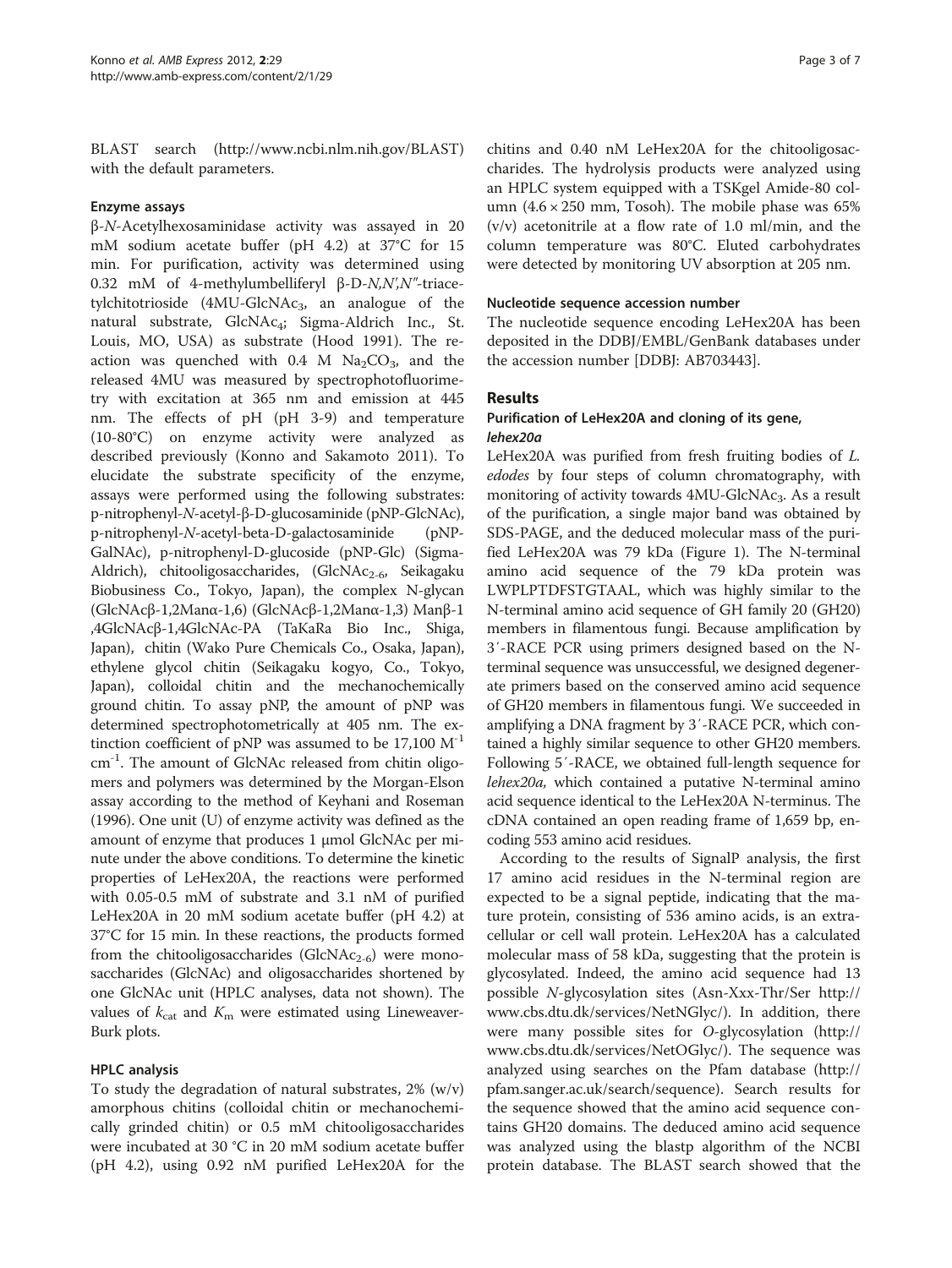<span id="page-3-0"></span>

sequence had up to 61% sequence identity to putative GH20 proteins (containing putative β-N-acetylhexosaminidase sequences) from basidiomycetous species such as Serpula lacrymans (EGN97893), Coprinopsis cinerea (XP\_001835638) and Postia placenta (XP\_002472465). The sequence showed homology to putative GH20 proteins from ascomycetes such as Leptosphaeria maculans (CBX95932) and Trichoderma reesei (EGR50812), although in these cases, sequence identity levels were only about 30%. These results suggest that LeHex20A belongs to GH20. Further sequence analyses were carried out using the blastp algorithm in genome sequence databases of basidiomycetes [\(http://genome.jgi-psf.org/pro](http://genome.jgi-psf.org/programs/fungi/index.jsf)[grams/fungi/index.jsf](http://genome.jgi-psf.org/programs/fungi/index.jsf)). These searches revealed that LeHex20A has high levels of similarity to proteins of basidiomycetes including Fomitopsis pinicola (ID number from DOE Joint Genome Institute, 129075; similarity, 61%), Heterobasidion annosum (151266; 58%), Agaricus bisporus (120598; 58%) and Pleurotus ostreatus (57387/87509; 58%). Thus, homologues of lehex20a seem to be conserved in basidiomycetes.

### Enzymatic properties of LeHex20A

Effects of pH and temperature on enzyme activity were examined using  $4MU-GlcNAc<sub>3</sub>$  as a substrate. The maximum LeHex20A activity was observed at pH 4.0 in 20 mM sodium acetate buffer and at 50°C. The enzyme was stable across a pH range from 5 to 8 when incubated at 4°C for 20 h. The enzyme was inactivated after incubation at 60°C for 30 min.

Substrate specificity of the purified LeHex20A was estimated. In pNP-substrate assays, LeHex20A showed hydrolytic activity for not only pNP-GlcNAc, but also pNP-GalNAc, and no activity was detected for pNP-Glc. These results indicate that LeHex20A is a β-N-acetylhexosaminidase classified into EC 3.2.1.75. While some β-N-acetylhexosaminidases also cleave β-1,2 linkages in complex N-glycan substrates, resulting in liberation of terminal GlcNAc, LeHex20A had no activity for this type of substrate. When pNP-GlcNAc, pNP-GalNAc and chitooligosaccharides (GlcNA $c_{2-6}$ ) were used as substrates, the kinetic constants,  $k_{cat}/K_{\rm m}$ , were estimated as follows:  $GlcNAc_4 > GlcNAc_3 > GlcNAc_5 > GlcNAc_6>$  $pNP-GlcNAc > GlcNAc_2 > pNP-GalNAc$  (Table [1](#page-4-0)). LeHex20A had high  $k_{\text{cat}}$  toward short-chain substrates, such as pNP-GlcNAc and GlcNAc<sub>2</sub>. The  $k_{\text{cat}}$  value for  $GlcNAc<sub>2</sub>$  was 2.0-fold than for  $GlcNAc<sub>4</sub>$  and 2.5-fold higher than for  $GlcNAc<sub>6</sub>$ . In contrast, the enzyme showed higher affinity for the longer-chain chitooligosaccharides: the  $K<sub>m</sub>$  value for GlcNAc<sub>4</sub> was 5.4-fold lower than for  $GlcNAc_2$  and  $GlcNAc_6$  was 3.9-fold lower.

LeHex20A activities for chitin polysaccharides including crystalline chitin, colloidal chitin, mechanochemically ground chitin and ethylene glycol chitin were examined. No activity was detected for crystalline chitin or ethylene glycol chitin. LeHex20A partially hydrolyzed colloidal chitin and mechanochemically ground chitin, although original insoluble chitin accumulated even after a long incubation with the enzyme. The specific activities determined by the rate of monomer production were 46.3 U/ mg for colloidal chitin and 39.9 U/mg for mechanochemically ground chitin. To elucidate LeHex20A action against colloidal chitin, the supernatant in each reaction mixture was analyzed using HPLC (Figure [2\)](#page-4-0). Chromatograms of samples at the start of the reaction showed the presence of various oligomers in the colloidal chitin, and these oligomers disappeared after 3 hours, accompanied by production of GlcNAc. In chromatograms of 12 h samples, more GlcNAc was produced as the reaction product. A similar result was obtained upon analyzing reaction products obtained from mechanochemically ground chitin (data not shown). These observations suggest that LeHex20A has exochitinase activity against amorphous chitin polysaccharides.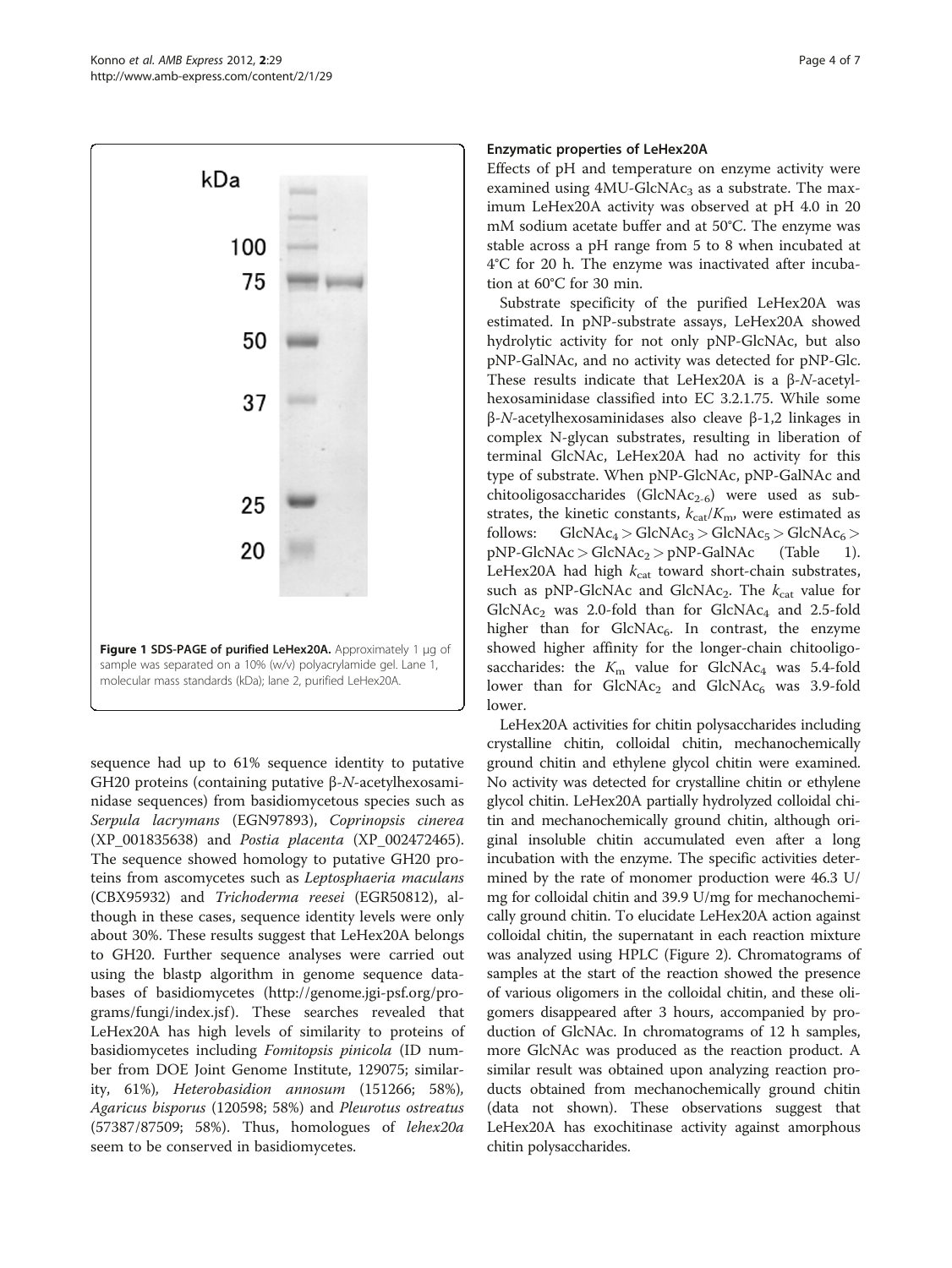<span id="page-4-0"></span>Table 1 Kinetic parameters of LeHex20A

| Substrate          | $K_{\rm m}$ (mM) | $k_{\text{cat}}$ (s-1) | $k_{\text{cat}}/K_{\text{m}}$ |  |
|--------------------|------------------|------------------------|-------------------------------|--|
| pNP-GIcNAc         | $0.34 + 0.01$    | $335 + 10$             | 983                           |  |
| pNP-GalNAc         | $0.43 + 0.03$    | $177 + 8$              | 411                           |  |
| Chitobiose(DP2)    | $0.42 + 0.04$    | $747 + 14$             | 576.7                         |  |
| Chitotriose(DP3)   | $0.14 \pm 0.001$ | $236 + 1$              | 1667                          |  |
| Chitotetraose(DP4) | $0.07 + 0.008$   | $119 + 5$              | 1689                          |  |
| Chitopentaose(DP5) | $0.08 + 0.001$   | $97 + 1$               | 1190                          |  |
| Chitohexaose(DP6)  | $0.1 + 0.002$    | $97 + 1$               | 992                           |  |

## **Discussion**

Knowledge of chitinolytic enzymes from basidiomycetes is important because these enzymes are likely to play roles on the autolysis of cell-wall chitin, which may result in morphological changes and affect the product quality of fruiting bodies (Kamada et al. [1982](#page-5-0); Kües [2000](#page-5-0); Mitchell and Sabar [1966;](#page-5-0) Sakamoto et al. [2009](#page-6-0); Sone and Misaki [1978\)](#page-6-0). Nevertheless, little is known about chitinolytic enzymes from basidiomycetes. In this study, we purified a protein with β-N-acetylhexosaminidase activity from fresh L. edodes fruiting bodies, and



the analysis of its primary structure showed that the enzyme belongs to GH20. Therefore, we named the protein LeHex20A. To the best of our knowledge, this is the first report of a gene encoding a GH20 β-N-acetylhexosaminidase from basidiomycetes.

GH20 enzymes are retaining GHs and have catalytic domains with a  $(β/α)_8$  (TIM barrel) fold (Tews et al. [1996](#page-6-0)). The enzymes carry out substrate-assisted catalysis, in which a glutamate (Glu303 in LeHex20A; Figure [3](#page-5-0)) acts as the catalytic acid/base and the acetamido group of the sugar bound at the -1 subsite acts as a nucleophile (Drouillard et al. [1997;](#page-5-0) Jones and Kosman [1980\)](#page-5-0). A conserved Asp adjacent to the catalytic acid (Asp302 in LeHex20A) is crucial for activating the acetamido group (Williams et al. [2002](#page-6-0)). While this catalytic dyad is conserved in LeHex20A, the consensus H-x-G-G motif, preceding the catalytic residue of representative GH20 members from bacteria, plant, insects, mammals, and ascomycetes, is not conserved in LeHex20A (Intra et al. [2008](#page-5-0); Mayer et al. [2006](#page-5-0)). In LeHex20A and other basidiomycetes including S. lacrymans, C. cinerea, P. placenta, F. pinicola, H. annosum, A. bisporus and P. ostreatus, this motif has the sequence S-x-G-G, a sequence that seems unique for basidiomycete GH20 enzymes.

Most of the GH20 β-N-acetylhexosaminidases have the highest catalytic efficiency for  $GlcNAc<sub>2</sub>$  among natural substrates, and do not hydrolyze long-chain chitomaterials (Keyhani and Roseman [1996;](#page-5-0) Koga et al. [1996;](#page-5-0) Ueda and Arai [1992;](#page-6-0) Yang et al. [2008](#page-6-0)). However, the catalytic efficiency of LeHex20A for  $GlcNAc<sub>6</sub>$  was greater than for  $GlcNAc<sub>2</sub>$ , due to its high affinity for  $GlcNAc_6$ . Moreover, the enzyme partially hydrolyzed two kinds of amorphous chitin polymers, resulting in production of GlcNAc. There are few reports about degradation of chitin polymers by β-N-acetylhexosaminidases (Suginta et al. [2010](#page-6-0)). Indeed, only six β-N-acetylhexosaminidases (EC 3.2.1.52) that are able to degrade chitin polymer are listed in the BRENDA database ([http://www.](http://www.brenda-enzymes.info/index.php4) [brenda-enzymes.info/index.php4\)](http://www.brenda-enzymes.info/index.php4). Thus, LeHex20A showed unique enzymatic properties with respect to typical GH20 β-N-acetylhexosaminidases. Because β-Nacetylhexosaminidases hydrolyze nonreducing terminal monosaccharide residues of substrates, binding between the subsite (-1) of the enzymes and the nonreducing terminal β-N-acetylhexosaminides of substrates seems to be essential for the catalysis. Suginta et al. [\(2010](#page-6-0)) reported that GH20 β-N-acetylhexosaminidases from the bacterium Vibrio harveyi show hydrolytic activity toward colloidal chitin, and suggested that the enzyme has a binding pocket containing four GlcNAc binding subsites. Therefore, LeHex20A might have other GlcNAc binding subsites, as suggested for this protein by Suginta et al.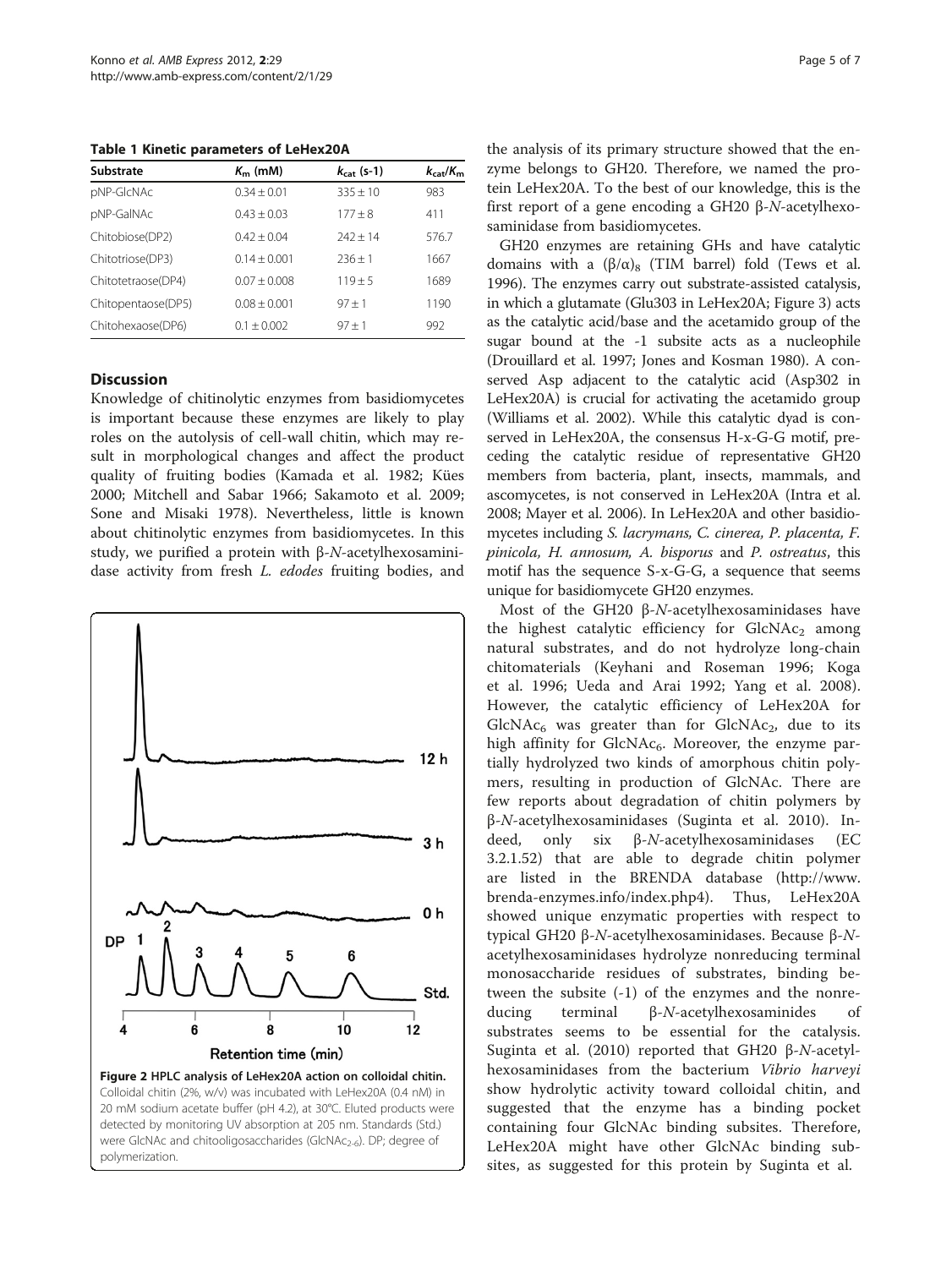<span id="page-5-0"></span>

| Homo<br>Arabidopsis |  |  | LNNTYEFMSTFFLE-VSSVFP-DFY1HLGGDEVDFTCWKSNPEIODFMRKKGF---GEDF<br>KNFTFDVISGILAD-MRKIFP-FELFHLGGDEVNTDCWKNTTHVKERLQGR-----NFTT |  |
|---------------------|--|--|------------------------------------------------------------------------------------------------------------------------------|--|
| Streptomyces        |  |  | KDVTYDFVDDVIGE-LAALTP-GRY1HIGGDEAHS----------------------TP<br>****                                                          |  |

furnacalis (ABI81756), Homo sapiens (AAB00965), Arabidopsis thaliana (BAE99290) and Streptomyces plicatus (AAC38798). Protein sequences were aligned with the MAFFT program (version 6; [http://align.bmr.kyushu-u.ac.jp/mafft/online/server/\)](http://align.bmr.kyushu-u.ac.jp/mafft/online/server/) using the E-INS-I algorithm. A consensus motif preceding the catalytic residue is boxed. The catalytic glutamate is bold.

As described in this report, LeHex20A can produce GlcNAc from longer-chain chitomaterials compared with typical β-N-acetylhexosaminidases. Moreover, the L. edodes fruiting body, the shiitake mushroom, is a very popular edible cultivated mushroom. Therefore, LeHex20A may be valuable for efficient and safe enzymatic production of GlcNAc from native chitin materials.

#### Competing interests

The authors declare that they have no competing interests.

#### Acknowledgments

We thank to Miss Ayumi Obara for her help with experiments. We are grateful to Vincent G H Eijsink of Norwegian University of Life Sciences for his suggestion and comments. We also thank to Kazuhide Totani, Mitsuru Nikaido, Yuko S. Nakagawa of the Department of Chemical Engineering, Ichinoseki National College of Technology, who provide us mechanochemically ground chitin.

This research was supported by a Grant-in-Aid for Scientific Research to N.K. (no. 23780169) from the Japan Society for the Promotion of Science (JSPS), and Grants for project research (Development of fundamental technology for analysis and evaluation of functional agricultural products and functional foods).

#### Received: 1 May 2012 Accepted: 13 May 2012 Published: 1 June 2012

#### References

- Brurberg MB, Nes IF, Eijsink VG (1996) Comparative studies of chitinases A and B from Serratia marcescens. Microbiology 142:1581–1589
- Cannon RD, Niimi K, Jenkinson HF, Shepherd MG (1994) Molecular cloning and expression of the Candida albicans β-N-acetylglucosaminidase (HEX1) gene. J Bacteriol 176:2640–2647
- Carsolio C, Gutiérrez A, Jiménez B, Van Montagu M, Herrera-Estrella A (1994) Characterization of ech-42, a Trichoderma harzianum endochitinase gene expressed during mycoparasitism. Proc Natl Acad Sci U S A 91:10903–10907
- Clarke VA, Platt N, Butters TD (1995) Cloning and expression of the β-Nacetylglucosaminidase gene from Streptococcus pneumoniae. Generation of truncated enzymes with modified aglycon specificity. J Biol Chem 270:8805–8814
- Drouillard S, Armand S, Davies GJ, Vorgias CE, Henrissat B (1997) Serratia marcescens chitobiase is a retaining glycosidase utilizing substrate acetamido group participation. Biochem J 328:945–949
- Hogenkamp DG, Arakane Y, Kramer KJ, Muthukrishnan S, Beeman RW (2008) Characterization and expression of the β-N-acetylhexosaminidase gene family of Tribolium castaneum. Insect Biochem Mol Biol 38:478–489
- Hood MA (1991) Comparison of four methods for measuring chitinase activity and the application of the 4-MUF assay in aquatic environments. J Microbiol Methods 13:151–160
- Hsu SC, Lockwood JL (1975) Powdered chitin agar as a selective medium for enumeration of actinomycetes in water and soil. Appl Microbiol 29:422–426
- Intra J, Pavesi G, Horner DS (2008) Phylogenetic analyses suggest multiple changes of substrate specificity within the glycosyl hydrolase 20 family. BMC Evol Biol 8:214
- Iten W, Matile P (1970) Role of chitinase and other lysosomal enzymes of Coprinus Zagopus in the autolysis of fruiting bodies. J Gen Microbiol 61:301–309
- Jones CS, Kosman DJ (1980) Purification, properties, kinetics, and mechanism of β-N-acetylglucosamidase from Aspergillus niger. J Biol Chem 255:11861–11869
- Kamada T, Hamada Y, Takemaru T (1982) Autolysis in vitro of the stipe cell wall in Coprinus macrorhizus. Microbiology 128:1041–1046
- Keyhani NO, Roseman S (1996) The chitin catabolic cascade in the marine bacterium Vibrio furnissii. Molecular cloning, isolation, and characterization of a periplasmic β-N-acetylglucosaminidase. J Biol Chem 271:33425–33434
- Kim S, Matsuo I, Ajisaka K, Nakajima H, Kitamoto K (2002) Cloning and characterization of the nagA gene that encodes β-N-acetylglucosaminidase from Aspergillus nidulans and its expression in Aspergillus oryzae. Biosci Biotechnol Biochem 66:2168–2175
- Koga D, Hoshika H, Matsushita M, Tanaka A, Ide A, Kono M (1996) Purification and characterization of β-N-acetylhexosaminidase from the liver of a prawn, Penaeus japonicus. Biosci Biotechnol Biochem 60:194–199
- Konno N, Sakamoto Y (2011) An endo-β-1,6-glucanase involved in Lentinula edodes fruiting body autolysis. Appl Microbiol Biotechnol 91:1365–1373
- Korneluk RG, Mahuran DJ, Neote K, Klavins MH, O'Dowd BF, Tropak M, Willard HF, Anderson MJ, Lowden JA, Gravel RA (1986) Isolation of cDNA clones coding for the α-subunit of human β-hexosaminidase. J Biol Chem 261:8407–8413
- Kües U (2000) Life history and developmental processes in the basidiomycete Coprinus cinereus. Microbiol Mol Biol Rev 64:316–353
- López-Mondéjar R, Catalano V, Kubicek CP, Seidl V (2009) The β-Nacetylglucosaminidases NAG1 and NAG2 are essential for growth of Trichoderma atroviride on chitin. FEBS J 276:5137–5148
- Mark BL, Vocadlo DJ, Knapp S, Triggs-Raine BL, Withers SG, James MN (2001) Crystallographic evidence for substrate-assisted catalysis in a bacterial βhexosaminidase. J Biol Chem 276:10330–10337
- Mayer C, Vocadlo DJ, Mah M, Rupitz K, Stoll D, Warren RA, Withers SG (2006) Characterization of a β-N-acetylhexosaminidase and a β-Nacetylglucosaminidase/β-glucosidase from Cellulomonas fimi. FEBS J 273:2929–2941
- Meli VS, Ghosh S, Prabha TN, Chakraborty N, Chakraborty S, Datta A (2010) Enhancement of fruit shelf life by suppressing N-glycan processing enzymes. Proc Natl Acad Sci U S A 107:2413–2418
- Minato K, Kawakami S, Nomura K, Tsuchida H, Mizuno M (2004) An exo β-1,3 glucanase synthesized de novo dgrades lentinan during storage of Lentinula edodes and diminishes immunomodulationg activity of the mushroom. Carbohydr Polym 56:279–286
- Mitchell R, Sabar N (1966) Autolytic enzymes in fungal cell walls. J Gen Microbiol 42:39–42
- Nagai M, Kawata M, Watanabe H, Ogawa M, Saito K, Takesawa T, Kanda K, Sato T (2003) Important role of fungal intracellular laccase for melanin synthesis: purification and characterization of an intracellular laccase from Lentinula edodes fruit bodies. Microbiology 149:2455–2462
- Nakagawa YS, Oyama Y, Kon N, Nikaido M, Tanno K, Kogawa J, Inomata S, Masui A, Yamamura A, Kawaguchi M, Matahira Y, Totani K (2011) Development of innovative technologies to decrease the environmental burdens associated